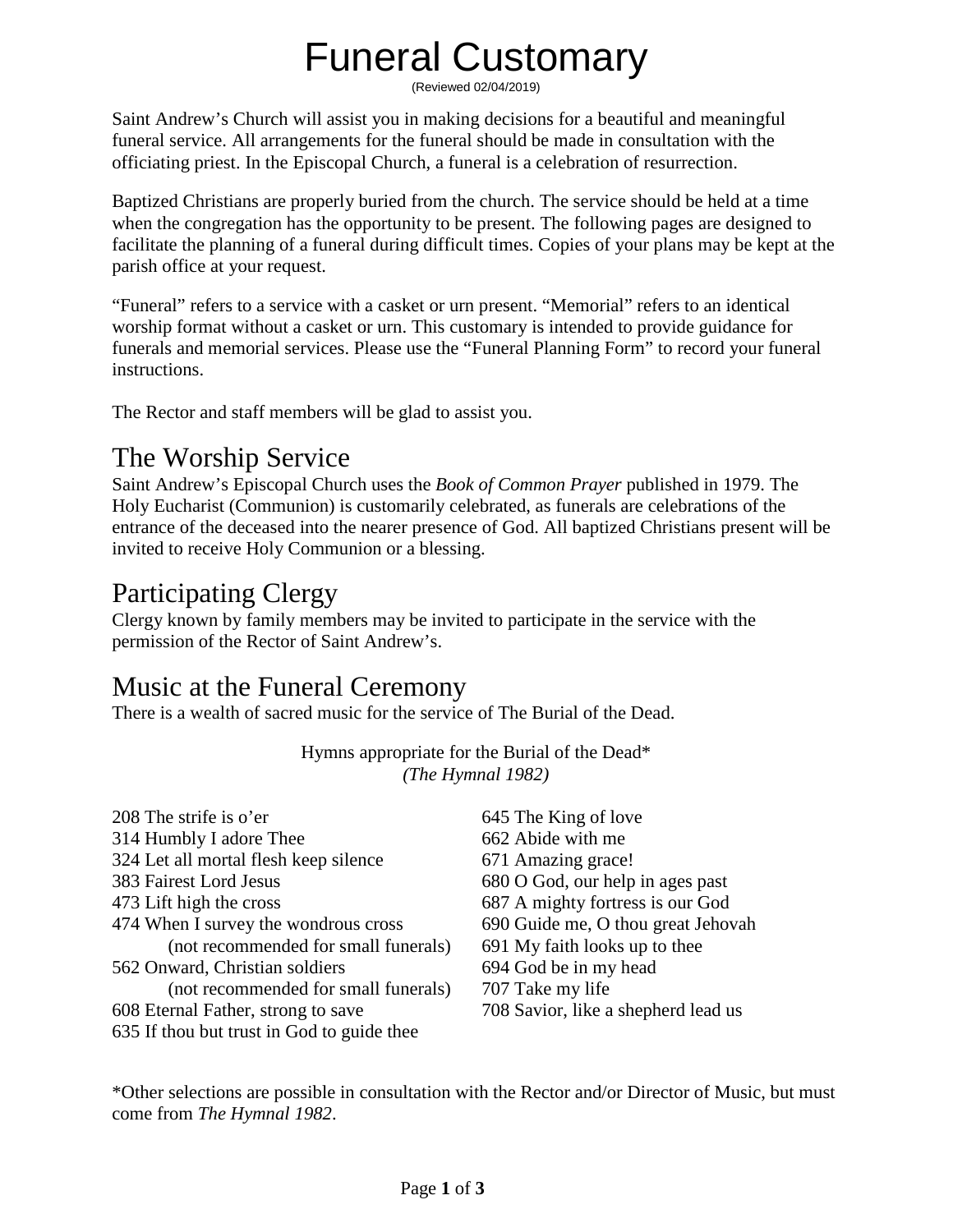### Readings from Scripture

A deacon, priest, or bishop reads the Gospel. Lectors (Lay Readers) of the church read from the Old Testament and the New Testament and lead the congregation in the reading of the Psalm. If the family would like a member of the family or friend to read a lesson, please take into careful consideration the emotional state of that person.

The following readings are authorized for the service of The Burial of the Dead:

#### **Old Testament**:

Isaiah 25:6-9 (He will swallow up death in victory) Isaiah 61:1-3 (To comfort all that mourn) Lamentations 3:22-26, 31-33 (The Lord is good unto them that wait for him) Wisdom 3:1-5, 9 (The souls of the righteous are in the hand of God) Job 19:21-27a (I know that my Redeemer liveth)

#### **New Testament**:

Romans 8:14-19, 34-35, 37-39 (The glory that shall be revealed) I Corinthians 15:20-26, 35-38, 42-44, 53-58 (Raised in incorruption) II Corinthians 4:16-5:9 (Things which are not seen are eternal) I John 3:1-2 (We shall be like him) Revelation 7:9-17 (God shall wipe away all tears) Revelation 21:2-7 (Behold, I make all things new)

#### **Psalms**:

Psalm 21, Psalm 23, Psalm 27, Psalm 42:1-7, Psalm 46, Psalm 90:1-12, Psalm 106, Psalm 116, Psalm 121, Psalm 130, Psalm 139:1-11.

#### **Gospel**:

John 5:24-27 (He who believes has everlasting life) John 6:37-40 (All that the Father gives me will come to me) John 10:11-16 (I am the good shepherd) John 11:21-27 (I am the resurrection and the life) John 14:1-6 (In my Father's house are many rooms)

#### Flowers at the Service

Family members are responsible for flowers for the service. Only two floral arrangements on the shelves to either side of the cross behind the altar are permitted. No flowers are allowed to be placed on the altar. These arrangements are to be up to 20" wide and 8" deep with no overhang. All flowers used in the church must be natural - no artificial or silk flowers may be used in the arrangements. All containers must be waterproof. All other flowers/plants/greenery must be placed in the Parish Hall.

No photographs of the deceased are permitted in the nave, except in service booklets.

### Service Leaflets

Contact the Director of Communications, [communications@standrewsbcs.org,](mailto:communications@standrewsbcs.org) if you would like the church office to produce booklets to facilitate worship.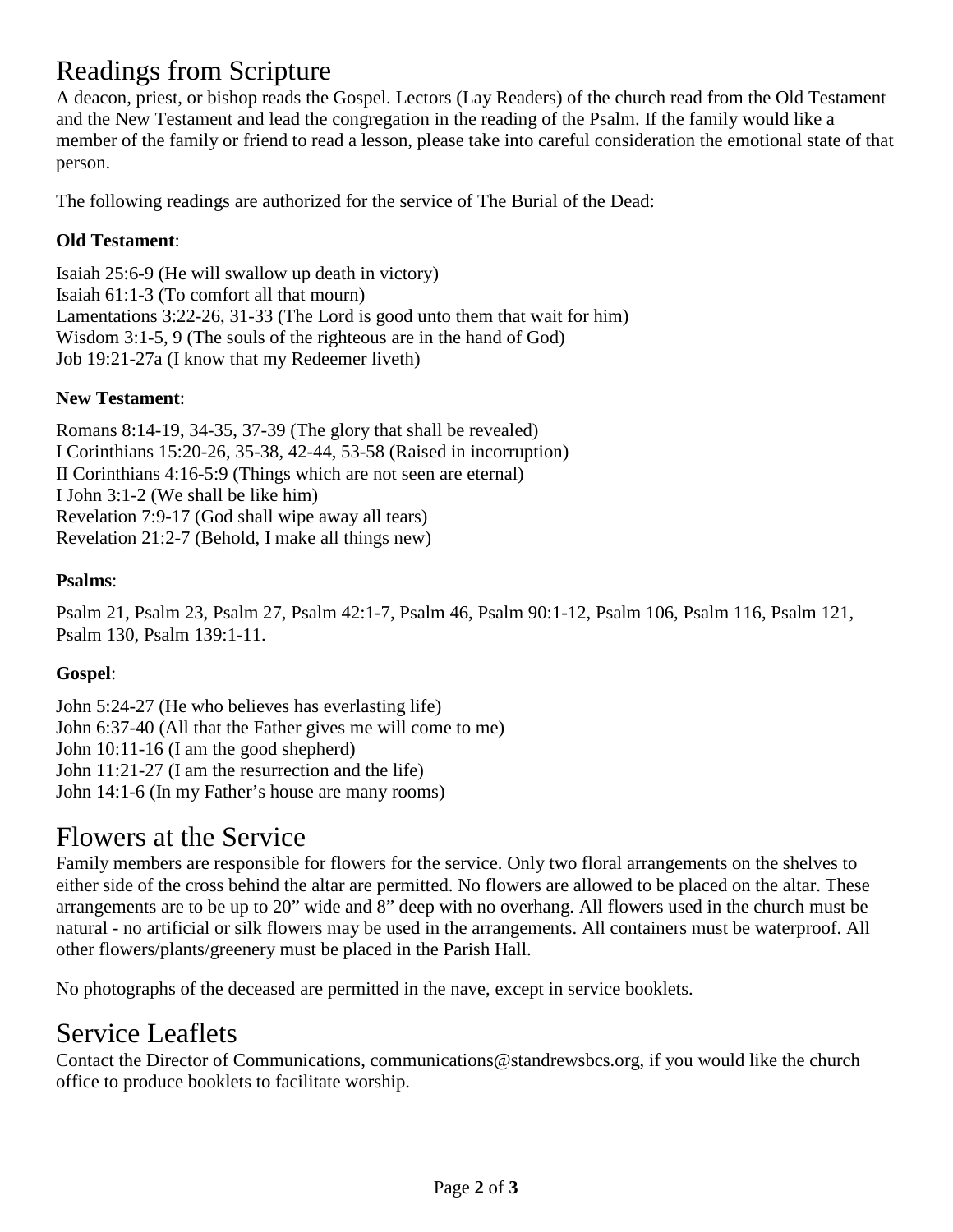### Guest Book

Saint Andrew's Church does not provide a guest book for congregation members to sign. Please make arrangements through a funeral home or purchase one separately.

### **Ushers**

Ushers are expected to fulfill two important responsibilities, including seating guests and directing the congregation to the altar rail to receive Holy Communion. If a large congregation is expected, conscientious ushers will expedite the seating of guests and reduce both congestion and noise from the Narthex. Volunteers from Saint Andrew's parish can be scheduled to serve as ushers.

### The Procession

All caskets will be closed and covered before the procession. Family members may process with the casket or be seated before the service begins.

## During the Service

The congregation stands at the beginning of the procession and is seated after the opening prayer. The congregation will be invited to stand, sit, and kneel as full participants in the service using the guidelines of the *Book of Common Prayer*, and will be invited to receive communion at the appropriate time.

One (1) reflection by a family member or friend may be offered after the reading of the Gospel. The reflection may not exceed ten (10) minutes; the text will be forwarded to the officiating priest in advance.

A sermon will be preached by the officiating priest or guest clergy.

Professional photography and videography must be coordinated with the Rector of Saint Andrew's.

### Reserved Seating

Pews will be reserved at the front of the church for pallbearers and family members. Please advise the ushers how many people are expected.

### Receptions in the Parish Hall

The Parish Hall may be used for a reception following the funeral. The Reception Committee provides coffee, tea, water, and cookies. Additional refreshments may be purchased through local caterers or grocery stores; the parish office will provide a list of suggested vendors on request. We request that receptions not exceed 1 ½ hours due to the fact that our Reception Committee is comprised of volunteers, not paid staff.

## Honoraria

Members of Saint Andrew's are not expected to compensate the parish for the use of the building. To defray additional personnel expenses, we ask the following honoraria, designated for each individual, be submitted to the Parish Administrator or coordinated through a funeral home. These are suggestions but are not required.

| Priest             | \$100-\$150, if travel is required \$150-\$200 |
|--------------------|------------------------------------------------|
| Organist           | \$100-\$150                                    |
| Sexton (if needed) | \$100                                          |

## Memorials

Memorials may be made to charity or organization of your choice or to Saint Andrew's Church or Saint Andrew's Endowment Fund.

#### **Saint Andrew's Episcopal Church**

217 West 26th Street, Bryan TX 77803-3215 P.O. Box 405, Bryan TX 77806-0405 Phone: 979.822-5176

Page **3** of **3**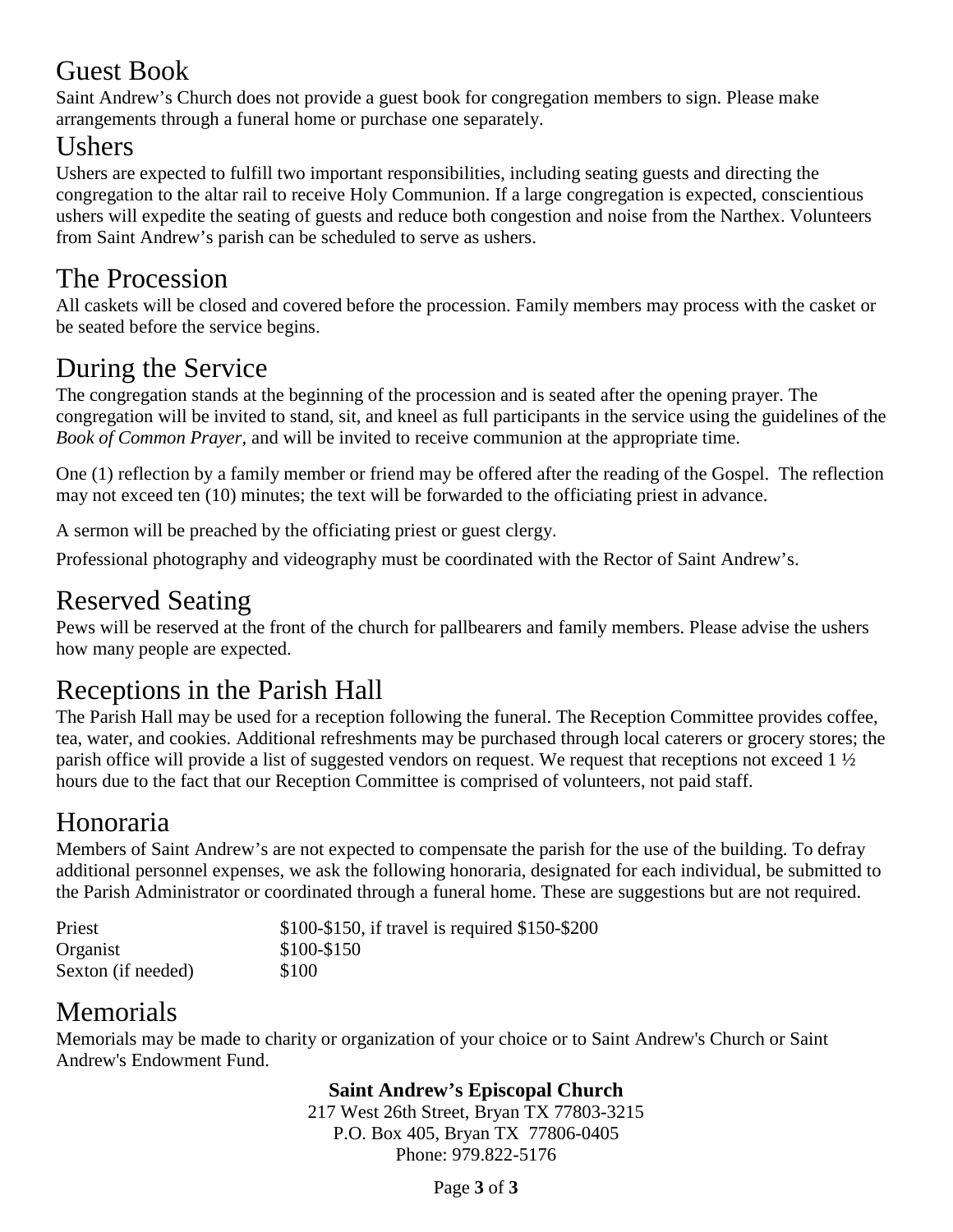Website: www.standrewsbcs.org E-mail: [office@standrewsbcs.org](mailto:office@standrewsbcs.org) The Reverend Daryl T. Hay, Rector, [rector@standrewsbcs.org](mailto:rector@standrewsbcs.org) Dr. Alan Strong, Director of Music, [music@standrewsbcs.org](mailto:music@standrewsbcs.org)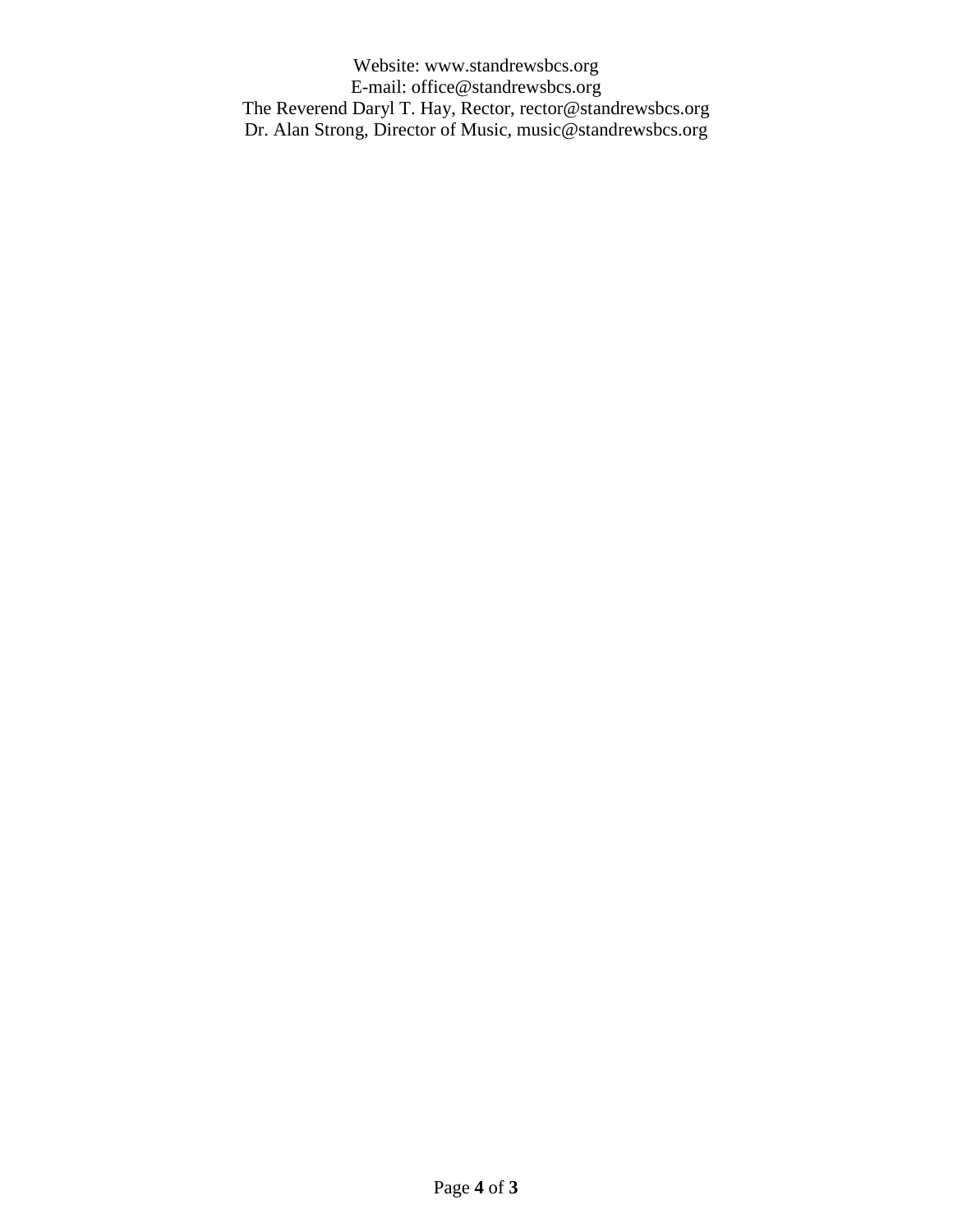Funeral Planning Form Reviewed 02/04/2019 Date\_\_\_\_\_\_\_\_\_\_\_\_\_\_\_\_\_\_\_\_\_\_\_\_\_\_\_\_\_\_\_\_\_\_\_\_\_\_\_\_\_\_\_\_\_\_\_\_\_\_\_\_\_\_\_\_\_\_\_\_\_\_\_\_\_\_\_\_\_\_\_\_\_\_ Full Given Name: \_\_\_\_\_\_\_\_\_\_\_\_\_\_\_\_\_\_\_\_\_\_\_\_\_\_\_\_\_\_\_\_\_\_\_\_\_\_\_\_\_\_\_\_\_\_\_\_\_\_\_\_\_\_\_\_\_\_\_\_\_\_\_ Preferred Name Maiden Name (if applicable) \_\_\_\_\_\_\_\_\_\_\_\_\_\_\_\_\_\_\_\_\_\_\_\_\_\_\_\_\_\_\_\_\_\_\_\_\_\_\_\_\_\_\_\_\_\_\_\_\_\_\_\_\_\_ Date and place of birth: \_\_\_\_\_\_\_\_\_\_\_\_\_\_\_\_\_\_\_\_\_\_\_\_\_\_\_\_\_\_\_\_\_\_\_\_\_\_\_\_\_\_\_\_\_\_\_\_\_\_\_\_\_\_\_\_\_\_ Date and place of baptism: \_\_\_\_\_\_\_\_\_\_\_\_\_\_\_\_\_\_\_\_\_\_\_\_\_\_\_\_\_\_\_\_\_\_\_\_\_\_\_\_\_\_\_\_\_\_\_\_\_\_\_\_\_\_\_ *Please mark a choice under each main (Roman Numerical) Heading* I. **Confirmed Episcopalian**: \_\_\_\_\_\_\_\_\_\_\_\_Yes \_\_\_\_\_\_\_\_\_\_\_\_No II. **Time of funeral** I would prefer the following arrangements Funeral Time: Morning \_\_\_\_\_\_ Afternoon \_\_\_\_\_ Evening \_\_\_\_\_\_ III**. Rite** A. **The Burial of the Dead, Rite I** (traditional language) Would you like Holy Eucharist (Communion) to be served? Yes \_\_\_\_\_\_ No \_\_\_\_\_ Would you like the Holy Eucharist to be sung? Yes \_\_\_\_\_\_ No \_\_\_\_\_ B. **The Burial of the Dead, Rite II** (contemporary language) Would you like Holy Eucharist (Communion)? Yes \_\_\_\_\_ No \_\_\_\_ Would you like the Holy Eucharist to be sung? Yes \_\_\_\_\_\_ No \_\_\_\_\_ IV. **Clergy** It is customary for the Rector to conduct the funeral of parishioners. In addition to the Rector, I would like the following clergy to participate in the service: \_\_\_\_\_\_\_\_\_\_\_\_\_\_\_\_\_\_\_\_\_\_\_\_\_\_\_\_\_\_\_\_\_\_\_\_\_\_\_\_\_\_\_\_\_\_\_\_\_\_\_\_\_\_\_\_\_\_\_\_\_\_\_\_\_\_ V. **Soloist** Would you like a soloist to sing? \_\_\_\_\_\_\_\_Yes \_\_\_\_\_\_\_\_No [Generally, the family is responsible for arranging for vocal soloist] VI. **Opening Hymn Number** \_\_\_\_\_\_\_\_\_\_\_\_\_\_\_ Hymns appropriate for the Burial of the Dead\* *(The Hymnal 1982)* 208 The strife is o'er 314 Humbly I adore Thee 324 Let all mortal flesh keep silence 383 Fairest Lord Jesus 473 Lift high the cross 474 When I survey the wondrous cross (not recommended for small funerals) 645 The King of love 662 Abide with me 671 Amazing grace! 680 O God, our help in ages past 687 A mighty fortress is our God 690 Guide me, O thou great Jehovah 691 My faith looks up to thee

- 562 Onward, Christian soldiers
- (not recommended for small funerals)
- 608 Eternal Father, strong to save
- 635 If thou but trust in God to guide thee
- 694 God be in my head 707 Take my life
- 708 Savior, like a shepherd lead us

\*Other selections are possible in consultation with the Rector and/or Director of Music, but must come from *The Hymnal 1982*.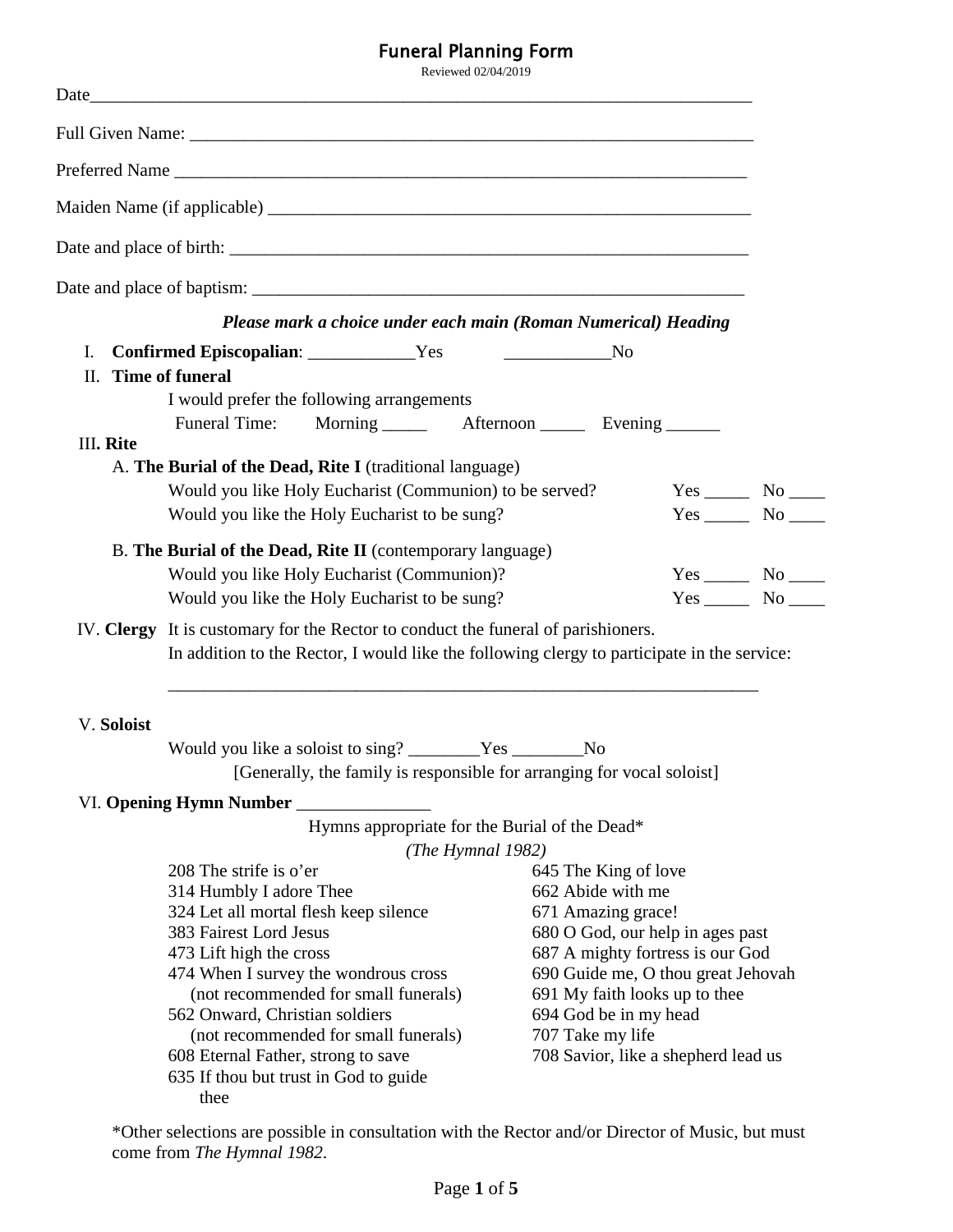#### VII. **Lessons/Readings**

A. *Old Testament* (select one):

- **\_\_\_\_\_\_**Isaiah 25:6-9 (He will swallow up death in victory)
- Isaiah  $61:1-3$  (To comfort all that mourn)
- \_\_\_\_\_\_Lamentations 3:22-26, 31-33 (The Lord is good unto them that wait for him)
- \_\_\_\_\_\_Wisdom 3:1-5, 9 (The souls of the righteous are in the hand of God)
- \_\_\_\_\_\_Job 19:21-27a (I know that my Redeemer liveth)
- B. *Psalm* (select one):

Psalm 21, Psalm 23, Psalm 27, Psalm 42:1-7, Psalm 46, Psalm 90:1-12, Psalm 106, Psalm 116, Psalm 121, Psalm 130, Psalm 139:1-11.

*Reader* \_\_\_\_\_\_\_\_\_\_\_\_\_\_\_\_\_\_\_\_\_\_\_\_\_\_\_\_\_\_\_\_\_\_\_\_\_\_\_\_\_\_\_\_\_\_\_\_\_\_\_\_\_\_\_\_\_\_\_\_\_\_

#### **(You may designate a reader, or leave it to the family or clergy to choose a reader.)**

C. *New Testament* (select one):

- Romans 8:14-19, 34-35, 37-39 (The glory that shall be revealed)
- \_\_\_\_\_I Corinthians 15:20-26, 35-38, 42-44, 53-58 (Raised in incorruption)
- \_\_\_\_\_II Corinthians 4:16-5:9 (Things which are not seen are eternal)
- \_\_\_\_\_I John 3:1-2 (We shall be like him)
- \_\_\_\_\_Revelation 7:9-17 (God shall wipe away all tears)
- \_\_\_\_\_Revelation 21:2-7 (Behold, I make all things new)

 *Reader*\_\_\_\_\_\_\_\_\_\_\_\_\_\_\_\_\_\_\_\_\_\_\_\_\_\_\_\_\_\_\_\_\_\_\_\_\_\_\_\_\_\_\_\_\_\_\_\_\_\_\_\_\_\_\_\_\_\_\_

**(You may designate a reader, or leave it to the family or clergy to choose a reader.)**

#### VIII. **Sequence Hymn Number** \_\_\_\_\_\_\_\_\_\_\_\_

(between the New Testament Readings and Gospel readings) Hymns appropriate for the Burial of the Dead\* *(The Hymnal 1982)*  $208 \text{ m}$  strike is  $\sqrt{2}$ 

| 208 The strife is o'er                | 645 The King of love                |
|---------------------------------------|-------------------------------------|
| 314 Humbly I adore Thee               | 662 Abide with me                   |
| 324 Let all mortal flesh keep silence | 671 Amazing grace!                  |
| 383 Fairest Lord Jesus                | 680 O God, our help in ages past    |
| 473 Lift high the cross               | 687 A mighty fortress is our God    |
| 474 When I survey the wondrous cross  | 690 Guide me, O thou great Jehovah  |
| (not recommended for small funerals)  | 691 My faith looks up to thee       |
| 562 Onward, Christian soldiers        | 694 God be in my head               |
| (not recommended for small funerals)  | 707 Take my life                    |
| 608 Eternal Father, strong to save    | 708 Savior, like a shepherd lead us |
| 635 If thou but trust in God to guide |                                     |

\*Other selections are possible in consultation with the Rector and/or Director of Music, but must come from *The Hymnal 1982*.

IX. *Gospel* (select one):

thee

- John 5:24-27 (He who believes has everlasting life)
- \_\_\_\_\_\_John 6:37-40 (All that the Father gives me will come to me)
- \_\_\_\_\_\_John 10:11-16 (I am the good shepherd)
- \_\_\_\_\_\_John 11:21-27 (I am the resurrection and the life)
- \_\_\_\_\_\_John 14:1-6 (In my Father's house are many rooms)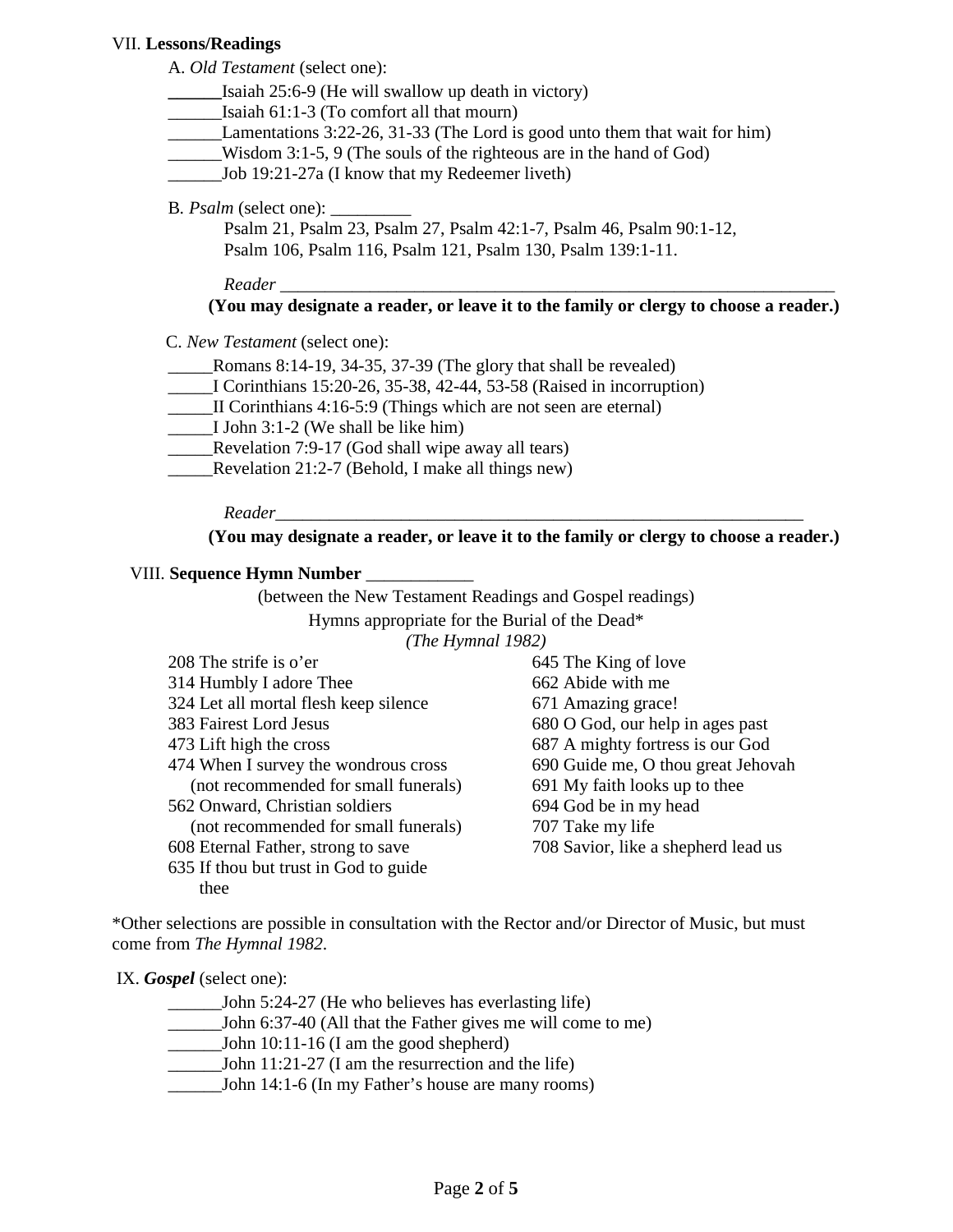#### X. **Homilist**

The officiating Priest or guest Clergy preaching the sermon if other than the Rector

| Phone:                                           |                                                           |
|--------------------------------------------------|-----------------------------------------------------------|
| XI. Offertory Hymn Number ____________(optional) |                                                           |
|                                                  | (If none chosen, organist plays quietly at the offertory) |
|                                                  | Hymns appropriate for the Burial of the Dead*             |
|                                                  | (The Hymnal $1982$ )                                      |
| 208 The strife is o'er                           | 645 The King of love                                      |
| 314 Humbly I adore Thee                          | 662 Abide with me                                         |
| 324 Let all mortal flesh keep silence            | 671 Amazing grace!                                        |
| 383 Fairest Lord Jesus                           | 680 O God, our help in ages past                          |
| 473 Lift high the cross                          | 687 A mighty fortress is our God                          |
| 474 When I survey the wondrous cross             | 690 Guide me, O thou great Jehovah                        |
| (not recommended for small funerals)             | 691 My faith looks up to thee                             |
| 562 Onward, Christian soldiers                   | 694 God be in my head                                     |
| (not recommended for small funerals)             | 707 Take my life                                          |
| 608 Eternal Father, strong to save               | 708 Savior, like a shepherd lead us                       |
| 635 If thou but trust in God to guide            |                                                           |
| thee                                             |                                                           |

\*Other selections are possible in consultation with the Rector and/or Director of Music, but must come from *The Hymnal 1982*.

| XII. Eucharistic Prayer: (from the Book of Common Prayer)                                                          |                                                                          |
|--------------------------------------------------------------------------------------------------------------------|--------------------------------------------------------------------------|
| <b>The Burial of the Dead, Rite I</b> BCP Page 333                                                                 | Page 340                                                                 |
|                                                                                                                    | <b>The Burial of the Dead, Rite II</b> BCP page 361 _____ Page 367 _____ |
| Page 369 Page 371 Page 372                                                                                         |                                                                          |
| XIII. $Hymn(s)$ during Communion $-(\text{optional})$<br>(If none chosen, organist plays quietly during Communion) |                                                                          |
|                                                                                                                    |                                                                          |
| Hymns appropriate for the Burial of the Dead*<br>(The Hymnal 1982)                                                 |                                                                          |
| 208 The strife is o'er                                                                                             | 645 The King of love                                                     |
| 314 Humbly I adore Thee                                                                                            | 662 Abide with me                                                        |
| 324 Let all mortal flesh keep silence                                                                              | 671 Amazing grace!                                                       |
| 383 Fairest Lord Jesus                                                                                             | 680 O God, our help in ages past                                         |
| 473 Lift high the cross                                                                                            | 687 A mighty fortress is our God                                         |
| 474 When I survey the wondrous cross                                                                               | 690 Guide me, O thou great Jehovah                                       |
| (not recommended for small funerals)                                                                               | 691 My faith looks up to thee                                            |
| 562 Onward, Christian soldiers                                                                                     | 694 God be in my head                                                    |
| (not recommended for small funerals)                                                                               | 707 Take my life                                                         |
| 608 Eternal Father, strong to save                                                                                 | 708 Savior, like a shepherd lead us                                      |
| 635 If thou but trust in God to guide thee                                                                         |                                                                          |

\*Other selections are possible in consultation with the Rector and/or Director of Music, but must come from *The Hymnal 1982*.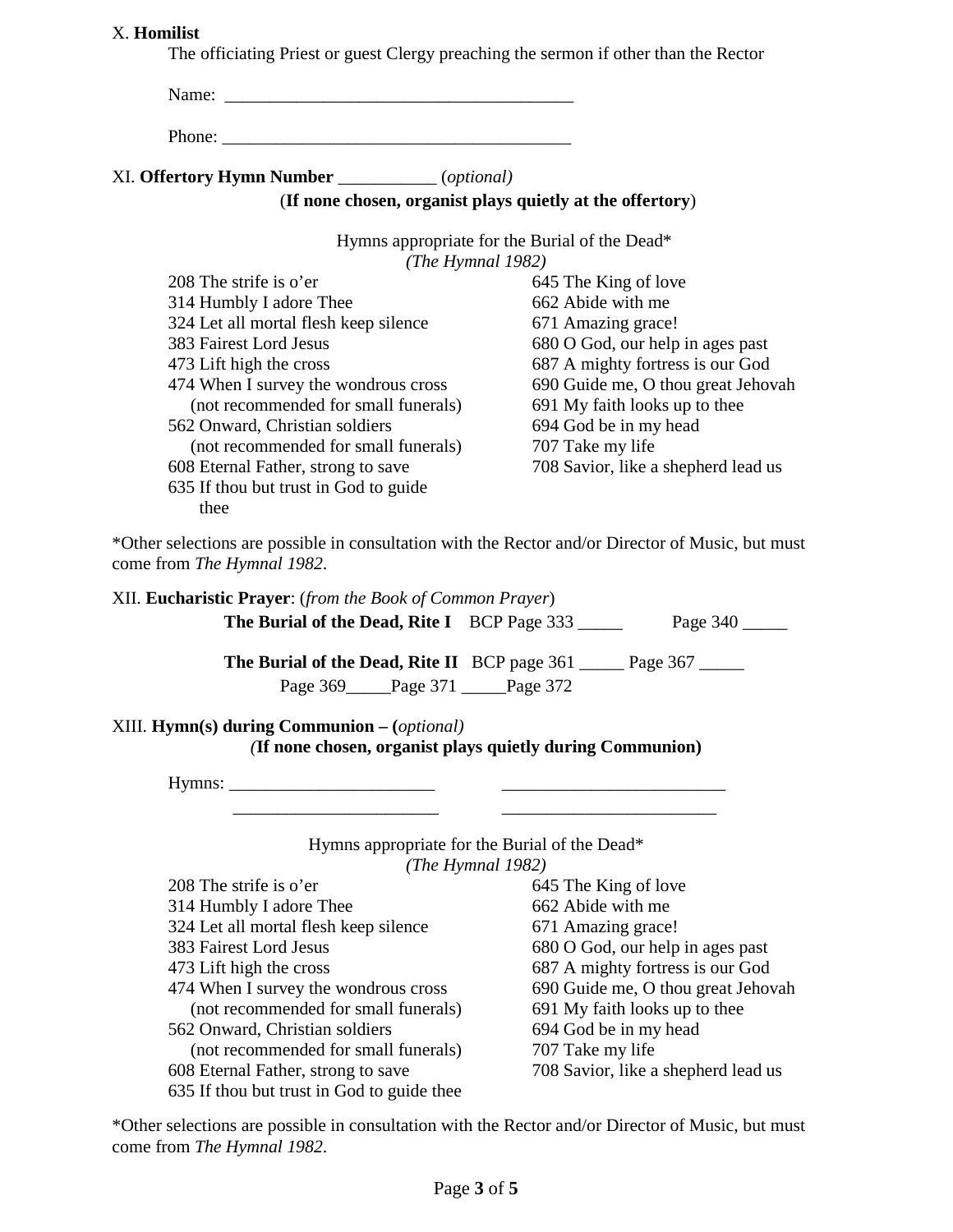|                      | Hymns appropriate for the Burial of the Dead* |                                     |  |
|----------------------|-----------------------------------------------|-------------------------------------|--|
| (The Hymnal $1982$ ) |                                               |                                     |  |
|                      | $208$ The strife is o'er                      | 645 The King of love                |  |
|                      | 314 Humbly I adore Thee                       | 662 Abide with me                   |  |
|                      | 324 Let all mortal flesh keep silence         | 671 Amazing grace!                  |  |
|                      | 383 Fairest Lord Jesus                        | 680 O God, our help in ages past    |  |
|                      | 473 Lift high the cross                       | 687 A mighty fortress is our God    |  |
|                      | 474 When I survey the wondrous cross          | 690 Guide me, O thou great Jehovah  |  |
|                      | (not recommended for small funerals)          | 691 My faith looks up to thee       |  |
|                      | 562 Onward, Christian soldiers                | 694 God be in my head               |  |
|                      | (not recommended for small funerals)          | 707 Take my life                    |  |
|                      | 608 Eternal Father, strong to save            | 708 Savior, like a shepherd lead us |  |
|                      | 635 If thou but trust in God to guide thee    |                                     |  |
|                      |                                               |                                     |  |

\*Other selections are possible in consultation with the Rector and/or Director of Music, but must come from *The Hymnal 1982*.

#### *These instructions pertain to the Funeral Service itself. If you have additional preferences or instructions, please note them below.*

#### **Additional Instructions**

| ,我们也不能在这里的人,我们也不能在这里的人,我们也不能在这里的人,我们也不能在这里的人,我们也不能在这里的人,我们也不能在这里的人,我们也不能在这里的人,我们也 |
|-----------------------------------------------------------------------------------|
|                                                                                   |
|                                                                                   |
|                                                                                   |
|                                                                                   |
|                                                                                   |
|                                                                                   |
|                                                                                   |
|                                                                                   |
|                                                                                   |
|                                                                                   |

\_\_\_\_\_\_\_\_\_\_\_\_\_\_\_\_\_\_\_\_\_\_\_\_\_\_\_\_\_\_\_\_\_\_\_\_\_\_\_\_\_\_\_\_\_\_\_\_\_\_\_\_\_\_\_\_\_\_\_\_\_\_\_\_\_\_\_\_\_\_\_\_\_\_\_\_\_